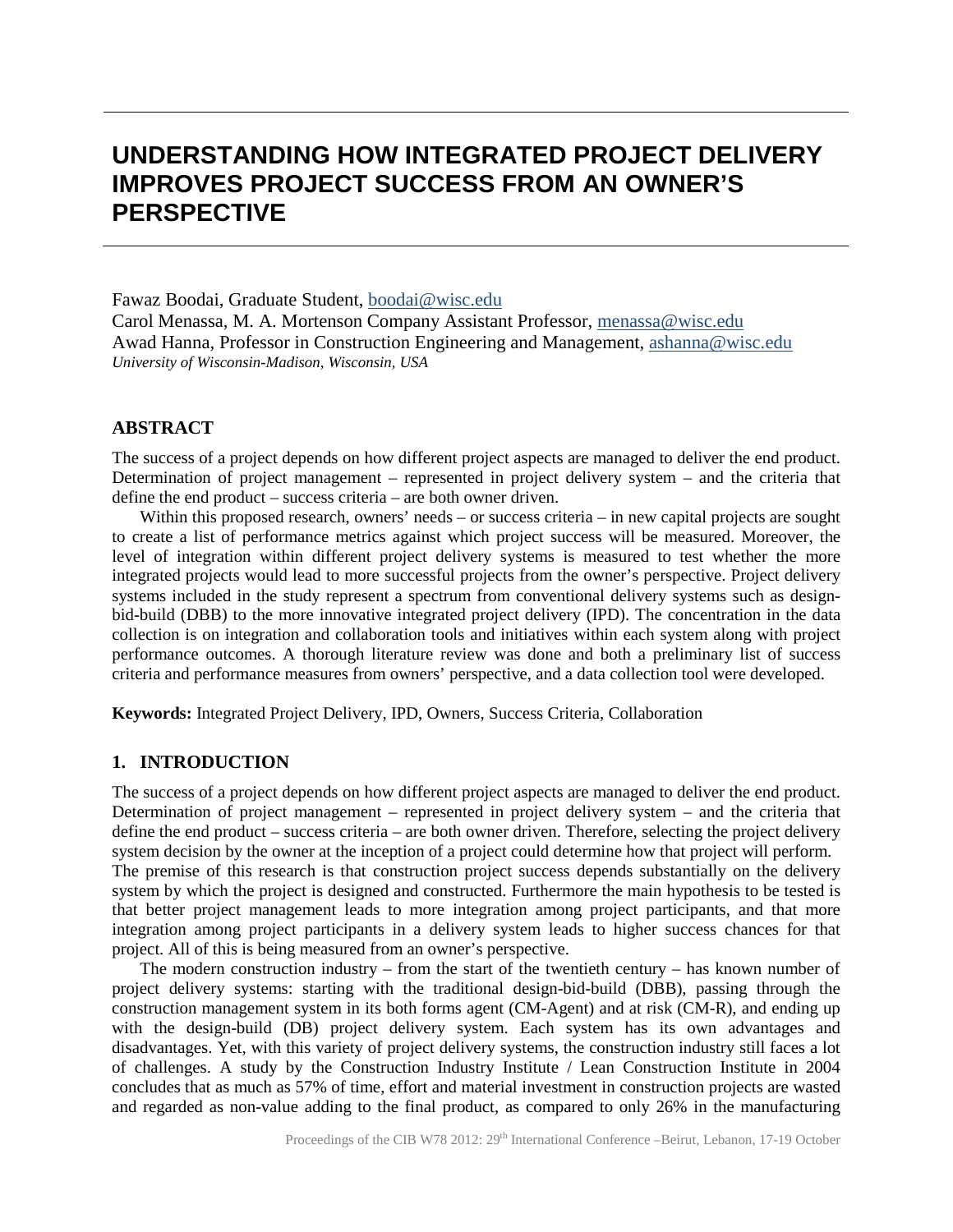world (Kenig et al. 2010). The notion that such an amount of resources spent in constructing capital projects ends up wasted is very discouraging to an owner who is about to make a substantial investment in a capital project.

The chronic problems in the construction industry have driven the efforts of finding new solutions in alternative project delivery systems. A newly evolved project delivery system has been gaining momentum in the construction industry since 2005: the Integrated Project Delivery (IPD) system.

IPD has created a paradigm shift in the construction industry by revolutionizing the contractual agreement of the contracting parties in a construction project from transactional to relational contracts. Conventionally, construction contracts take the form of transactional contract where an owner usually signs separately with either the designer or builder, and the contract terms statically govern the exchange of services and money between the contract parties. The contractual agreement in IPD is a relational agreement. The agreement joins a minimum of the owner, design professional, and builder, where risk and reward are shared and stakeholder success is dependent on project success (AIA - California Council 2007). Currently, the number of firms adopting IPD is on the rise and more high profile projects are being executed using this new delivery system (AIA and University of Minnesota 2012)

Integrating the efforts of project participants is indeed the essence of IPD (AIA - California Council 2007). Integration – which sometimes is interchangeably used with collaboration – is integrating resources, efforts, and information among project participants as early as possible in the execution of a construction project. It could be found as small as voluntary acts among project participants, and it could also be found as extreme as contractual obligation. The lower end of these integration efforts could be found in the traditional project delivery systems such as the DBB and CM-R. The higher end could be found in IPD system.

Within the proposed research, what will be tested is the level of integration within each project delivery system, and whether the more integrated projects would lead to more successful construction projects according to owners' success criteria. This paper reports what was done in this research to date, namely the literature review, the data collection tool (survey) development, and a brief description of the data collected so far.

#### **2. LITERATURE REVIEW**

#### **2.1 What is success in construction in general?**

Project Success as a subject has been very well served in the literature. However, from the literature, the one main attribute that can be associated with project success is the fluidity of its definition and how it depends on addressing the different needs of project stakeholders. Many studies found in the civil engineering and construction management literature recognize the importance of addressing the different perspectives of stakeholders in the success of construction projects (Sanvido et al. 1992; Munns and Bjeirmi 1996; Chan et al. 2001; Collins and Baccarini 2004; Hughes et al. 2004; Shokri-Ghasabeh and Kavousi-Chabok 2009).

#### **2.2 What is success to owners?**

With different participants come different goals or milestones to achieve. However, these goals and milestones all converge to achieve the ultimate goals of a project solely set by owners. Different studies were found in the civil engineering and the construction management literature discussed what owners consider as success criteria or as performance metrics for a successful project.

Sanvido et al. (1992) in their study titled Critical Success Factors for Construction Projects used literature review and brainstorming sessions with the research team to establish lists of success criteria for project participants including owners. The list for owners' project success criteria established was: the project completed on schedule and on budget, functions for intended use by satisfying users and customers, the final product to be as envisioned, quality of workmanship and final product, the project to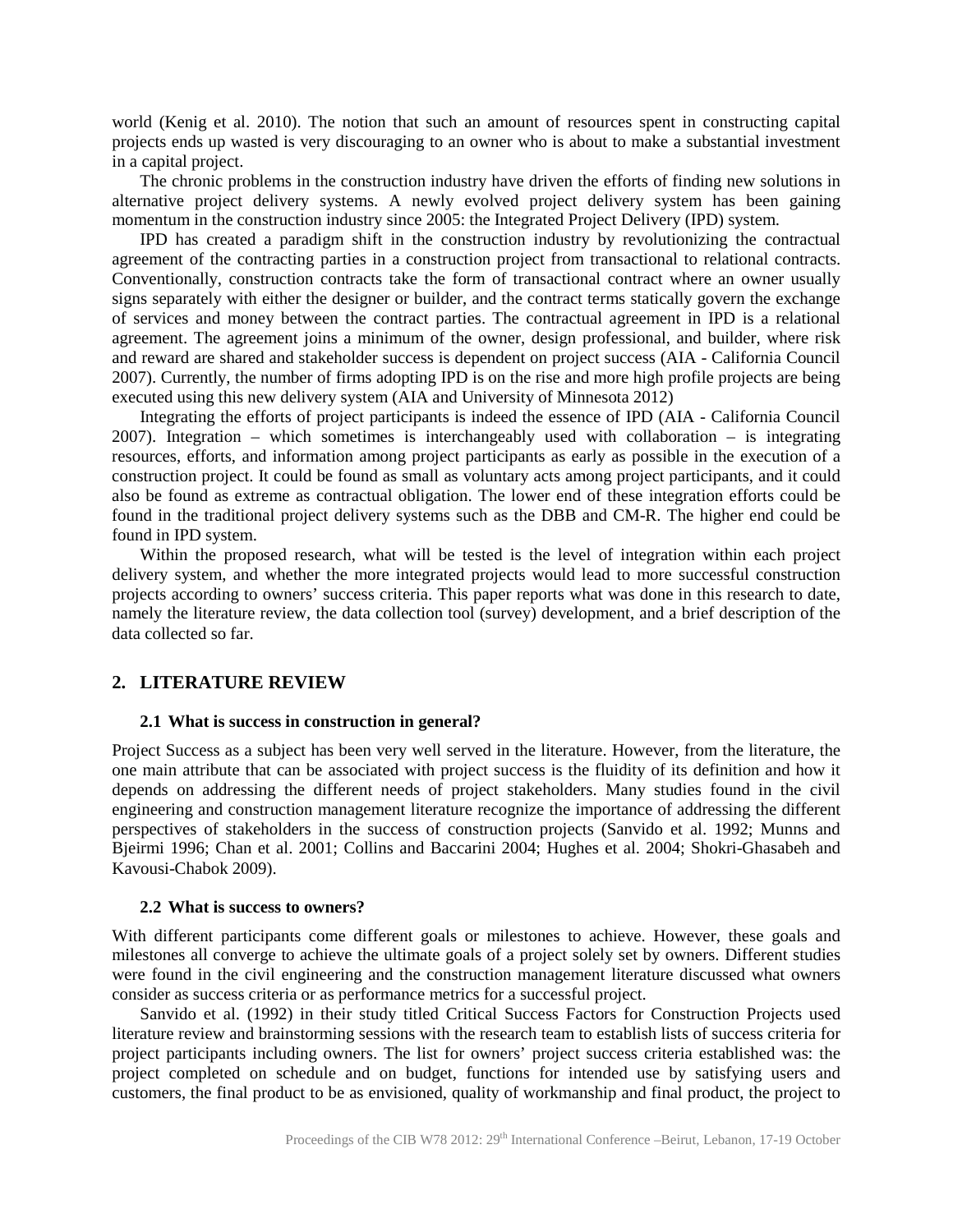be aesthetically pleasing, return on investment, building must be marketable, and minimize aggravation during building design and construction phases. This list was produced with no priorities or ranking.

Songer and Molenaar (1996) conducted a study to address owners' attitudes toward the design-build (DB) project delivery system. From a thorough literature review, the authors extracted a list of seven DB selection factors: establish cost, reduce cost, establish schedule, shorten duration, reduce claims, project size and complexity, and constructability and innovation.

These two previous studies are examples of several similar studies found in the literature that talked about owners' requirements in construction projects and what they considered as success criteria or performance measurements (Chua et al. 1999; Bowers et al. 2003; Collins and Baccarini 2004; CURT 2005; and Del Puerto et al. 2008).

Table 1 summarizes what was found in the literature in this regard. Meeting Cost, Schedule and Quality requirements have been at the forefront of those owners' success criteria. This table represents a basis for further research to determine current owners' success criteria. In order to optimize the use of owners' resources on their projects, their priorities need to be well understood.

| Table 1: Owners' Success Criteria from Literature Review                                           |                       |                          |                    |                      |                            |                    |                          |                                            |
|----------------------------------------------------------------------------------------------------|-----------------------|--------------------------|--------------------|----------------------|----------------------------|--------------------|--------------------------|--------------------------------------------|
| <b>Success Criteria</b>                                                                            | Sanvido et al. (1992) | Songer & Molenaar (1996) | Chua et al. (1999) | Bowers et al. (2003) | Collins & Baccarini (2004) | <b>CURT (2005)</b> | Del Puerto et al. (2008) | Tally                                      |
| Meet cost requirements<br>Meet schedule requirements<br>Quality (of final product and workmanship) |                       |                          |                    |                      |                            |                    |                          | 7<br>5                                     |
| Customers/ users satisfaction                                                                      |                       |                          |                    |                      |                            |                    |                          |                                            |
| Meet specification                                                                                 |                       |                          |                    |                      |                            |                    |                          | 3                                          |
| Reduced claims                                                                                     |                       |                          |                    |                      |                            |                    |                          | $\begin{array}{c} 3 \\ 2 \\ 2 \end{array}$ |
| Efficient project management efforts                                                               |                       |                          |                    |                      |                            |                    |                          |                                            |
| Innovation                                                                                         |                       |                          |                    |                      |                            |                    |                          |                                            |
| Constructability                                                                                   |                       |                          |                    |                      |                            |                    |                          |                                            |
| Reliability (of construction process)                                                              |                       |                          |                    |                      |                            |                    |                          | $\frac{2}{2}$                              |
| Meet business plans                                                                                |                       |                          |                    |                      |                            |                    |                          |                                            |
| Safety                                                                                             |                       |                          |                    |                      |                            |                    |                          | $\overline{c}$                             |
| Functions well (for intended use)                                                                  |                       |                          |                    |                      |                            |                    |                          | $\mathbf{1}$                               |
| 3 <sup>rd</sup> parties satisfaction                                                               |                       |                          |                    |                      |                            |                    |                          |                                            |
| Project team satisfaction                                                                          |                       |                          |                    |                      |                            |                    |                          |                                            |
| Good suppliers' service                                                                            |                       |                          |                    |                      |                            |                    |                          |                                            |
| Productivity                                                                                       |                       |                          |                    |                      |                            |                    |                          |                                            |
| Minimize risk                                                                                      |                       |                          |                    |                      |                            |                    |                          |                                            |
| Reputation/Social gains                                                                            |                       |                          |                    |                      |                            |                    |                          |                                            |
| Aesthetically pleasing                                                                             |                       |                          |                    |                      |                            |                    |                          |                                            |

### **2.3 The Effect of Project Delivery System on Project Outcomes**

Baccarini (1999) divided project success into two separate components: project success which is what the owners are looking for as a final product, and project management success. Baccarini also states that project management success does influence product success.

A second step in the literature review after revealing owners' success criteria is to study the relationship of these outcomes to how construction projects are managed. The best available frame to encompass all the project management activities and processes in a construction project is the Project Delivery System. The Construction Management Association of America (CMAA) dubs the owner's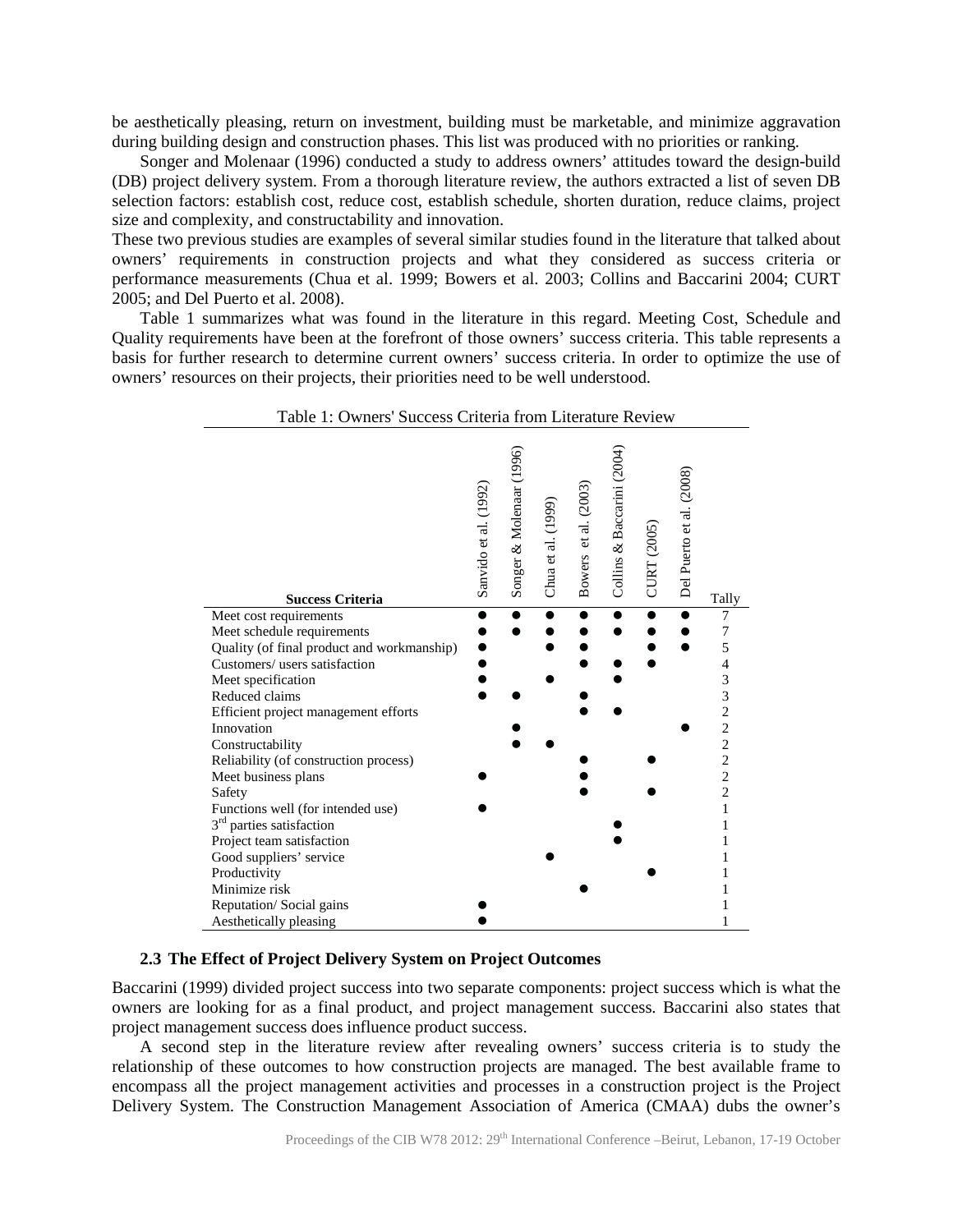choice of a project delivery system as the most important decision in a construction project (CMAA 2008). Table 2 summarizes the existing studies in the literature that link the effect of a project delivery system to project outcomes. The studies in the table are ordered chronologically. The comparison in the table included the project delivery systems compared, the type of data collected whether hard data or opinions, the number of projects used for the study, whether the data was collected from public or private sector projects, and whether these projects were domestic (i.e. in the US) or foreign.

|                             | Zeitoun & Oblerlender (1993) | Pocock & Liu (1996) | Molenaar & Songer (1998) | Sanvido & Konchar (1998) | Chan, Ho, & Tam (2001) | Thomas et al. (2002) | Ibbs et al. (2003) | Ling et al. (2004) | Debella & Ries (2006) | Rojas & Kell (2008) | Hale et al. (2009) | Molenaar et al. (2009) | Korkmaz et al. (2010) | Ballard (2011)<br>Cho $\&$ |
|-----------------------------|------------------------------|---------------------|--------------------------|--------------------------|------------------------|----------------------|--------------------|--------------------|-----------------------|---------------------|--------------------|------------------------|-----------------------|----------------------------|
| <b>Systems Compared</b>     |                              |                     |                          |                          |                        |                      |                    |                    |                       |                     |                    |                        |                       |                            |
| DBB                         |                              |                     |                          |                          |                        |                      |                    |                    |                       |                     |                    |                        |                       |                            |
| $DB$                        |                              |                     |                          |                          |                        |                      |                    |                    |                       |                     |                    |                        |                       |                            |
| <b>CMR</b>                  |                              |                     |                          |                          |                        |                      |                    |                    |                       |                     |                    |                        |                       |                            |
| <b>CMA</b>                  |                              |                     |                          |                          |                        |                      |                    |                    |                       |                     |                    |                        |                       |                            |
| Other                       |                              |                     |                          |                          |                        |                      |                    |                    |                       |                     |                    |                        |                       |                            |
| <b>IPD</b>                  |                              |                     |                          |                          |                        |                      |                    |                    |                       |                     |                    |                        |                       |                            |
| Data Collected              |                              |                     |                          |                          |                        |                      |                    |                    |                       |                     |                    |                        |                       |                            |
| Quantitative<br>Qualitative |                              |                     |                          |                          |                        |                      |                    |                    |                       |                     |                    |                        |                       |                            |
| Project Sector              |                              |                     |                          |                          |                        |                      |                    |                    |                       |                     |                    |                        |                       |                            |
| Public                      |                              |                     |                          |                          |                        |                      |                    |                    |                       |                     |                    |                        |                       |                            |
| Private                     |                              |                     |                          |                          |                        |                      |                    |                    |                       |                     |                    |                        |                       |                            |
| Projects Location           |                              |                     |                          |                          |                        |                      |                    |                    |                       |                     |                    |                        |                       |                            |
| <b>US</b>                   |                              |                     |                          |                          |                        |                      |                    |                    |                       |                     |                    |                        |                       |                            |
| Foreign                     |                              |                     |                          |                          |                        |                      |                    |                    |                       |                     |                    |                        |                       |                            |
| Number of Projects          | 106                          | 209                 | 122                      | 351                      | 19                     | 617                  | 67                 | 87                 | 94                    | 297                 | 77                 | 92                     | 40                    | 49                         |

Table 2: Studies Linking Project Delivery System Performance to Project Outcomes found in the Literature

The literature review revealed a gap to be filled in the literature and that is: no study was found that included comparing project delivery systems with their outcomes from merely an owner's perspective. Moreover, the literature review laid a good foundation for the steps to follow to arrive at this research's objectives as it is explained in the methodology section.

## **3. OBJECTIVES OF THE STUDY**

There are three main objectives to be tackled in this study.

The first objective is to determine owners' success criteria in new capital projects. Owners' success criteria stem from their needs. And their needs change constantly for different reasons such as resources availability or economy. Therefore, these current needs have to be addressed and associated as possible with measurable metrics. Cost, time, and quality, have been historically the most acknowledged/measured metrics in construction projects. In addition, recently, high performance/efficiency and innovation have also emerged as popular metrics (Del Puerto et al. 2008; Molenaar et al. 2009). Therefore, the first objective for this study is to investigate owners' success criteria, especially the non-traditional ones. A prioritized list of these success criteria will be formulated.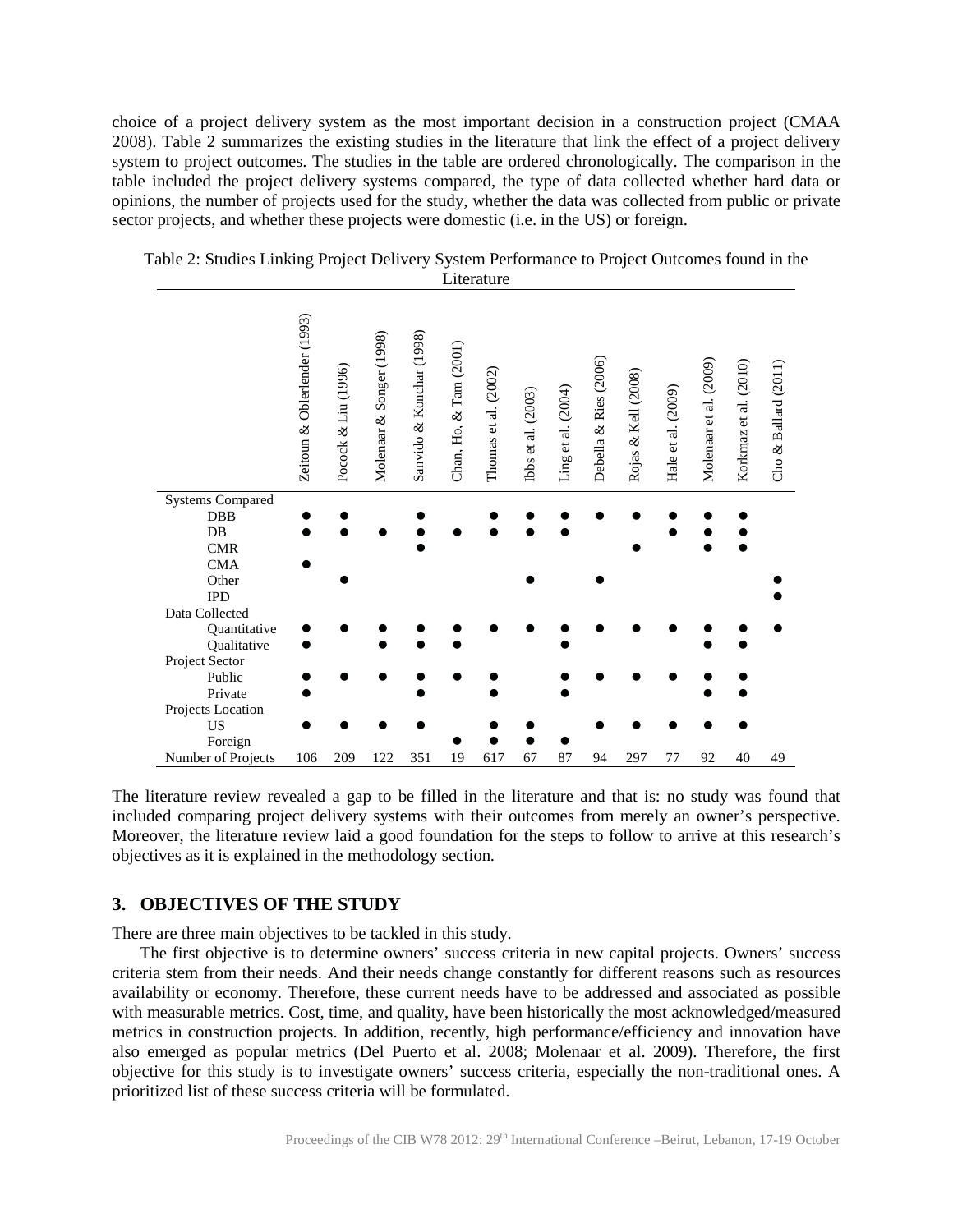The second objective is to investigate the relationship between integration – as explained in the introduction above – in a project delivery system and project success. The main theme to be investigated in this research is the level of integration/ collaboration among project participants' efforts and experiences. After knowing the owners' success criteria, a logical step to follow is to investigate the relationship between integration in the project delivery system and project success. At the same time, investigate the different project delivery systems to find the best one to nurture and support integration among project participants. The best way to investigate this matter is to measure the outcome of projects executed with different project delivery systems, then compare these outcomes with owners' success criteria. The comparison will be done empirically using quantitative and qualitative measures.

A third objective of this study is to determine the project delivery systems that lead to more project success to owners. After determining owners' success criteria, and after analyzing the results of investigating the relationship between integration within a project delivery system and project outcomes, recommendations can be given to what project delivery systems lead to more success to owners.

This paper presents the results of the on-going effort under this study comprised of the literature review, the development of the data collection tool (survey) to be used for this study, and brief description of the data collected to date.

# **4. METHODOLOGY**

The procedure proposed to arrive at the proposed objectives should include several steps as in Figure 1.



Figure 1: Methodology Steps of the Study

The first step in the process is the literature review. Two main tasks frame the literature review effort of this study. The first is to know what has been published about the subject matter of this study, and the second is to know what methodologies were followed in similar studies. Moreover, literature review presented a good start for the following step which is the development of the data collection tool (survey) through knowing what to ask for and how to ask for it. Details of what was found in the literature can be found in section 2 of this paper.

The development of the survey follows the literature review. This step included assigning the proper questions for the data to be collected for both quantitative and qualitative measures, determining the dependent and independent variables, verifying and testing the survey, and determining the subjects (organizations) to be surveyed. Details about the development of the survey can be found in a following section.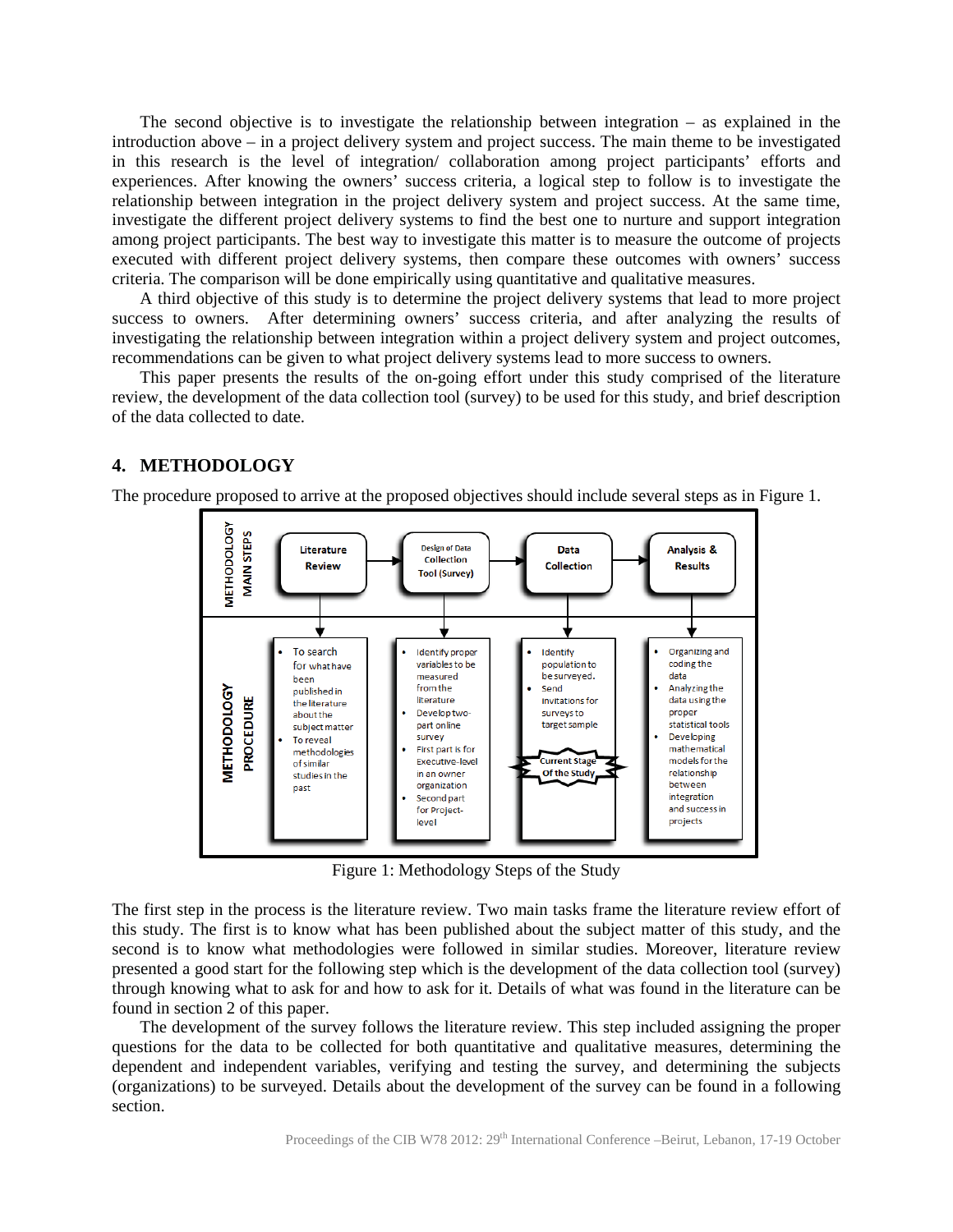The data collection step which is currently in progress focuses on collecting data from owner organizations through a web-based survey that had been developed specifically for this purpose. Also, the future steps in this study are the data analysis and validation. Details about data collection, analysis and validation can be found in following sections.

Moreover, these proposed procedures are built around a major assumption about the subject of this study: IPD has newly emerged as a construction project delivery system compared to other conventional project delivery systems, only since 2005, and the number of IPD projects available to study is limited. Therefore, this methodology is proposed within the perspective of acquiring the information of very limited number of projects.

## **5. DEVELOPMENT OF DATA COLLECTION TOOL (SURVEY)**

After exploring the literature, two main findings were found: a preliminary list of what owners consider as success in construction projects, and a list of variables in project management processes to be measured in the survey. Moreover, through the publications of professional organizations such as the American Institute of Architects (AIA) that documented lessons learned from IPD projects (AIA 2007; AIA and University of Minnesota 2012) more variables specific to integration/collaboration and innovation in projects were added to the list of variables. Finally, similar studies that developed similar data collection tools (Sanvido and Konchar 1998; Korkmaz et al. 2010) also help in designing the survey for this study.

#### **5.1 Variables Selection**

According to Sanvido and Konchar (1998) and Korkmaz et al. (2010), two types of variables in project delivery process can affect project outcomes: *Independent and Control variables*. In addition, the required project outcomes should be the *Dependent variables*. The data collection tool for this study is divided into two parts: part one is called "The Executive-Level Survey", and part two is called "The Project-Level Survey".

The intention behind the executive-level survey is to confirm and enhance what was found in the literature about owners' success criteria for project outcomes at the company and executive level. It is also intended to provide an up-to-date status of knowledge, experience, satisfaction level of construction owners with the current project delivery systems, and finally any obstacles that stand in the way of implementing new methods in construction project delivery. This part of the study's survey is filled – once – by someone in an executive-level in a construction owner organization due to the macro-level of information it requires about an organization, its vision on strategic plans and its perspective on success of long-term goals.

The purpose of the second part of this study's survey, the project-level survey, is to collect quantitative and qualitative data about specific projects executed by construction owner organizations. The survey data includes all types of variables: Dependent, Independent and Control variables. This part of the study's survey should be filled by a project-level person such as a project manager or project engineer due to the specific information it requires about projects. Unlike the executive-level survey, the project-level survey can be filled for as many projects as an organization can provide.

The literature helped in establishing a list of owner's success criteria, which will be treated as dependent variables. The list of project outcomes established include six metrics to be measured: cost, schedule, quality, sustainability, claims, and safety.

The independent variables are variables that take place during the process of a project delivery which an owner and a project management team can have control over. All the independent variables revolve around integration and collaboration in the project and fall under these four main sections: project delivery system, project management team integration and characteristics, project management techniques, and innovations.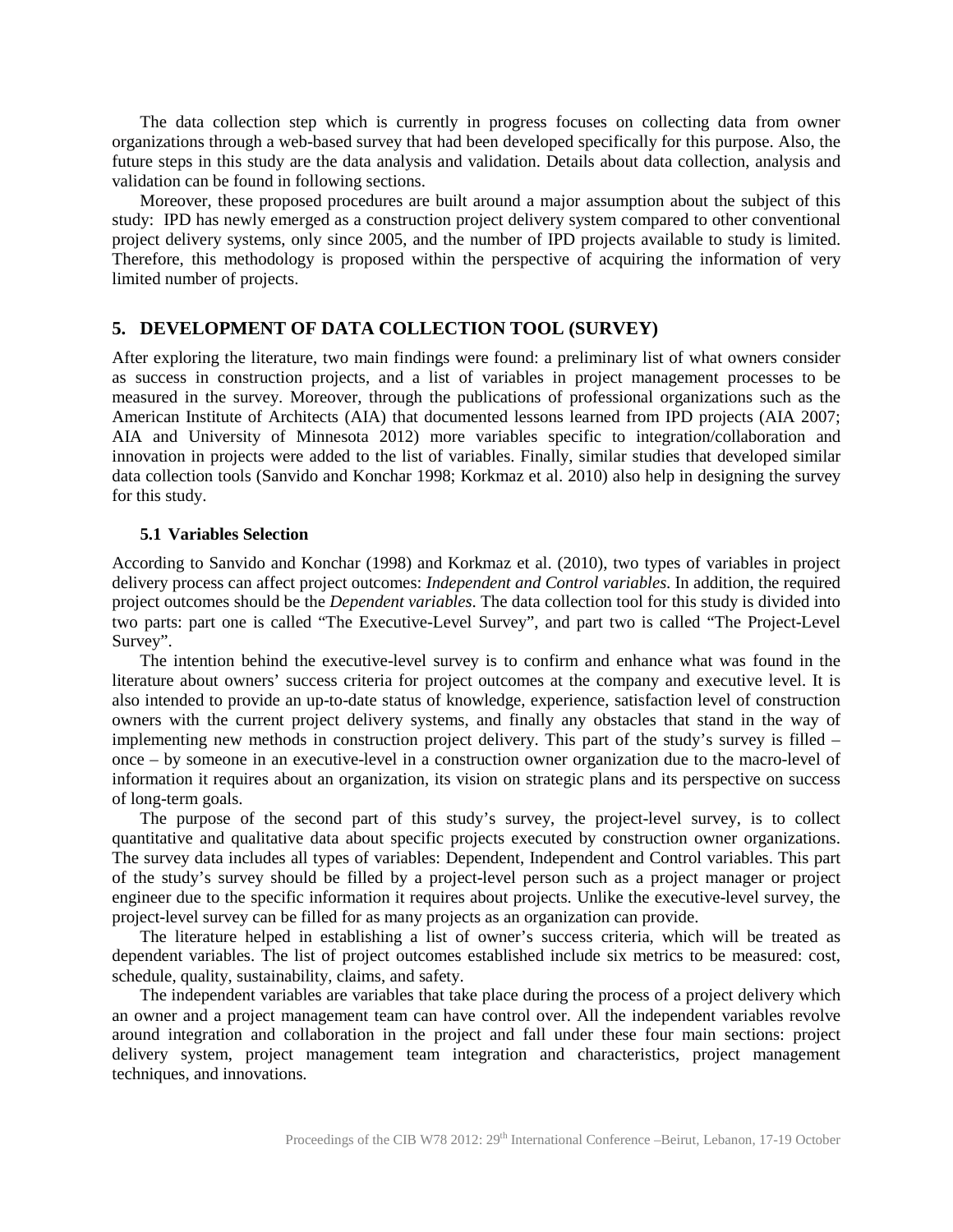Finally, control variables represent the circumstances surrounding the project and some project characteristics which could affect the project performance. Such variables are project type, construction type (new, renovation or expansion), project size, location, complexity, and regulatory constraints. Table 3 summarizes all three types of variable and lists examples of each.

| Table 3: Summary of Variable in the Study |                                                                                                                                                                                                                                                                                                                                                                                                       |                                                                                                                                                                                                                                                                                                   |  |  |  |  |
|-------------------------------------------|-------------------------------------------------------------------------------------------------------------------------------------------------------------------------------------------------------------------------------------------------------------------------------------------------------------------------------------------------------------------------------------------------------|---------------------------------------------------------------------------------------------------------------------------------------------------------------------------------------------------------------------------------------------------------------------------------------------------|--|--|--|--|
| Variable Type                             | <b>Definition</b>                                                                                                                                                                                                                                                                                                                                                                                     | <b>Examples (Not Conclusive)</b>                                                                                                                                                                                                                                                                  |  |  |  |  |
| Dependent                                 | Variables representing the outcome<br>of a<br>construction project and are believed to be<br>affected by both the independent and control<br>variables.                                                                                                                                                                                                                                               | Schedule<br>Cost<br>٠<br>Quality<br>Claims<br>Safety                                                                                                                                                                                                                                              |  |  |  |  |
| Independent                               | Variables that take place during the process of<br>project delivery and which the owner and the<br>project management team can have control over.<br>The variables revolve around integration and<br>collaboration in the project in four main areas:<br>Project delivery system<br>1.<br>Management team integration and<br>2.<br>characteristics<br>3.<br>Management techniques<br>Innovation<br>4. | Use of team setting<br>Team members stage of involvement<br>Team decision making process<br>٠<br>Jointly developed project goals and mile-<br>$\bullet$<br>stones<br>Contractual collaboration<br><b>BIM</b> use<br>Lean tools used<br><b>RFI</b> Processing Period<br>Dispute resolution process |  |  |  |  |
| Control                                   | Variables<br>representing<br>uncontrollable<br>the<br>circumstances surrounding the project which<br>could affect the project performance.                                                                                                                                                                                                                                                            | Project type<br>Construction type<br>Project size<br>٠<br>Project location<br>Project complexity                                                                                                                                                                                                  |  |  |  |  |

#### **5.2 Survey Development**

After gathering and establishing a preliminary list of metrics and variables to be measured, survey questions were formulated within two parts: the executive and the project level surveys. Once the survey was formulated it was presented to an academic panel for verification. After that, and with the help of a professional organization that represents construction owners, the Construction Users Roundtable (CURT), the survey in its two parts was presented to a panel of professionals who are owner representatives for further screening and verification. The main points that guided the screening process included: the reality of the questions being asked, and whether the information being asked is available in company and project records and the time it takes to fill out these surveys. Finally, both the executive and project surveys were transferred to web-based surveys.

# **6. DATA COLLECTION**

Due to the specific population targeted in this study (i.e. owners), the research team launched the webbased surveys to the targeted population with the help of CURT.

Currently, there is an on-going effort for collecting data from construction owners through this study's web-based surveys. To date, four executive-level surveys and ten project-level surveys have been collected. The preliminary results of these surveys will be presented in the following section.

# **7. DATA ANALYSIS AND RESULTS**

Once the proper amount of data is gathered, the analysis process will begin for both the quantitative and qualitative data. Both statistical and logical analysis of the data will be used. Potential statistical analysis to be used for the anticipated kind of data beside the descriptive statistics would be multivariate regression analysis utilizing the dependent, independent, and control variables explained in the data collection tool section. Another potential statistical tool to be used is the principal component analysis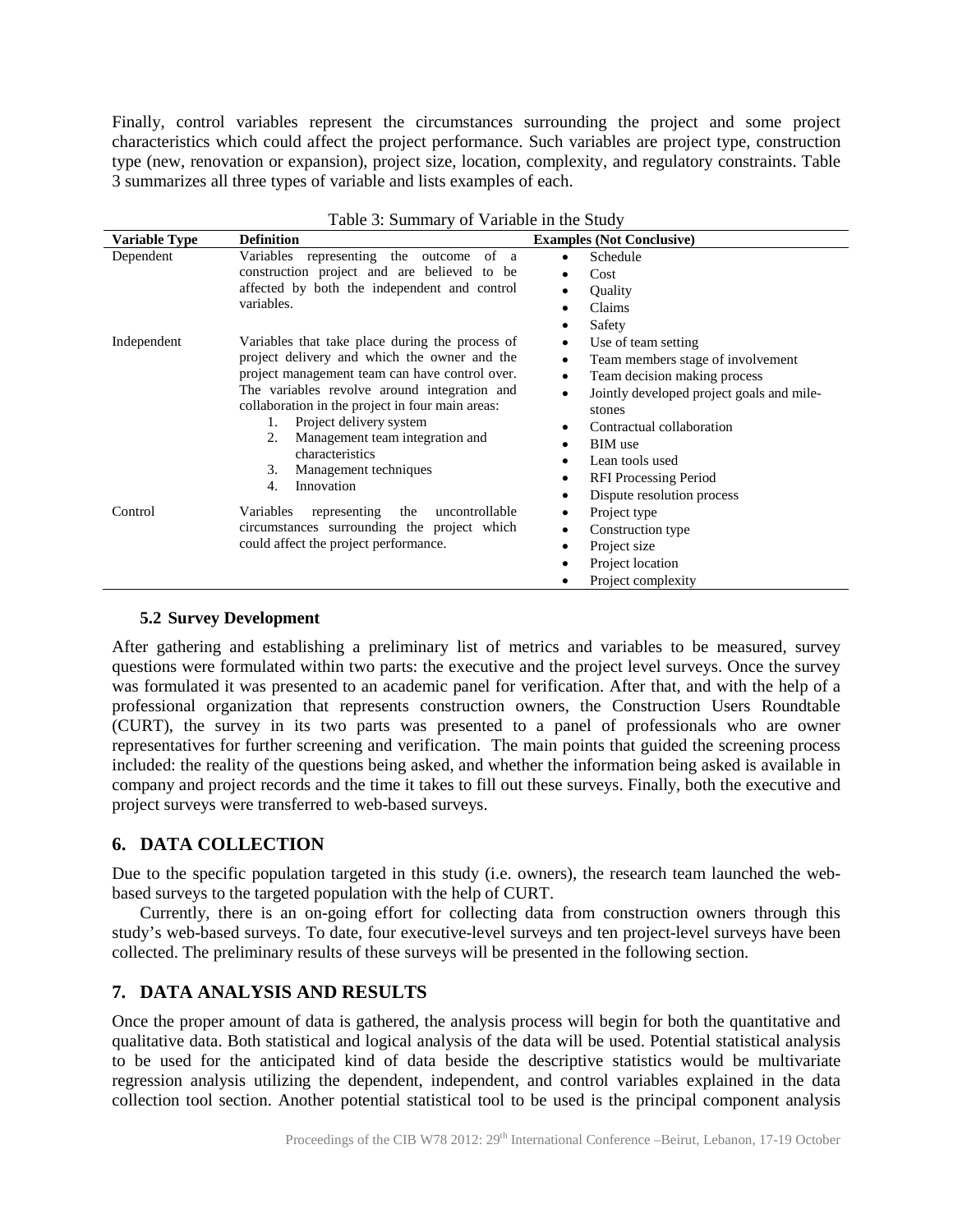through which independent variables are merged and simplified to smaller number that describe the sought objectives better.

The next step that comes after that should be the validation of the results. Projects that have been executed using innovative project delivery methods with emphasis on integration, especially DB and IPD, will be targeted as case studies to showcase and validate the study hypotheses and meet the objectives of this research.

#### **7.1 Preliminary Results**

To date, four complete responses were collected through this study's executive-level survey that represent the opinion and perspective of four executives in their construction owner organizations, and ten complete responses through the project-level survey that represent ten different constructed projects.

The preliminary results from the executive-level survey showed that all four organizations responded to the survey are in the industrial/manufacturing business. The predominant project delivery system they still use is the DBB. Their priorities for success outcomes from construction projects appear in Figure 2 where Safety is in the first place as top priority, then comes the schedule, quality, and budget.

The preliminary results from the project-level survey showed that the project delivery systems used are DBB for three projects, DB for one project, CM-Agent for one project, IPD for one project, and four projects have used other categorizations of delivery systems. The project types of the subject projects are industrial facilities in six projects, heavy industry in two projects, infrastructure in one project, and an unknown type of one project.

The graph in Figure 3 is extracted from the Project-Level Survey and shows a trend, albeit weak, between the cost variance – as a project delivery outcome – and the level of integration within each project. Although safety was the top rated project outcome from the executive survey responses, safety data were missing from the project-level survey responses. Therefore, cost variance was chosen as a project outcome for this sample comparison. Moreover, the level of integration was calculated by coding the answers from a group of questions in the survey that revealed integration effort and initiatives in a project, and then summing the scores of all these questions. A list of the questions used for the integration scale is found in Table 4. With more surveys collected and more complete set of data, which is what the research team is working on currently, trends will be more clear and informative and a variety of statistical analysis as discussed in section 6 above will be employed.

| Table 4: independent variables used for the integration Scale within Projects |                                                            |  |  |  |  |  |
|-------------------------------------------------------------------------------|------------------------------------------------------------|--|--|--|--|--|
| Number of team members<br>$\bullet$                                           | Jointly developed project goals<br>٠                       |  |  |  |  |  |
| Time of involvement for each member<br>$\bullet$                              | Existence of contractual collaboration                     |  |  |  |  |  |
| Intervals between team meetings<br>٠                                          | BIM use                                                    |  |  |  |  |  |
| Quality of team communication<br>٠                                            | Liabilities waived among project participants<br>$\bullet$ |  |  |  |  |  |
| Quality of team chemistry<br>٠                                                | Risk/Reward balance                                        |  |  |  |  |  |
| Owner's commitment to team<br>٠                                               | Use of multi-party contract                                |  |  |  |  |  |
| Use of predefined decision making process<br>$\bullet$                        | Incentivize collaboration method                           |  |  |  |  |  |
| Existence of co-location to manage the project<br>$\bullet$                   | Number of lean tools used<br>$\bullet$                     |  |  |  |  |  |

,<br>Table 4: Independent Variables Used for the Integ



Figure 2: Owners' Success Criteria

Proceedings of the CIB W78 2012: 29<sup>th</sup> International Conference –Beirut, Lebanon, 17-19 October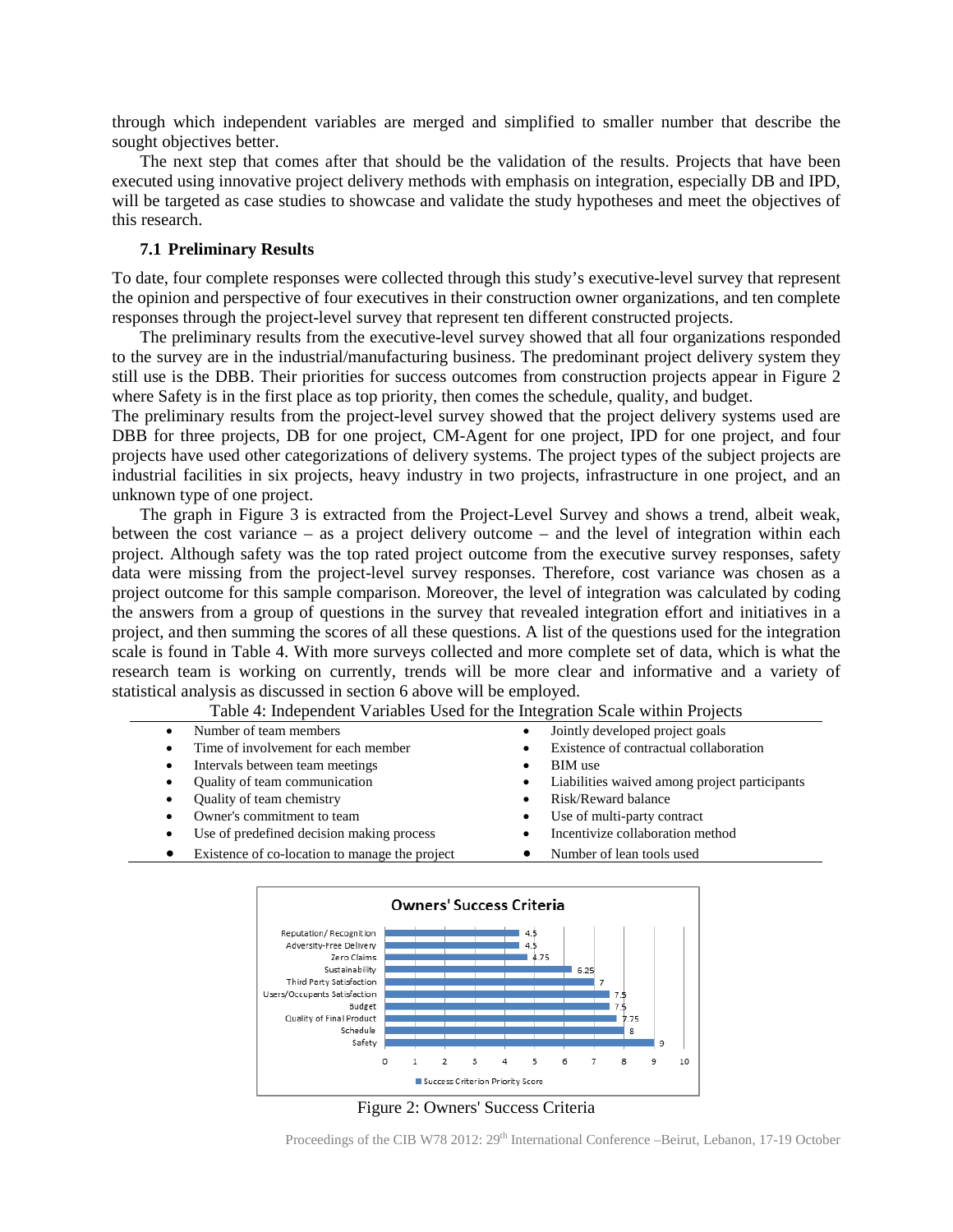

Figure 3: Trend of Cost Variance vs. Integration in the Sample Projects

#### **8. CONCLUSION AND FUTURE WORK**

Within this proposed study, owners' success criteria in new capital projects are sought to create a list of performance metrics against which project success will be measured. Moreover, the level of integration within different project delivery systems is measured to test whether the more integrated projects would lead to more successful projects from an owner's perspective. The study will compare a full spectrum of project delivery systems, from conventional delivery systems such as design-bid-build (DBB) to the more innovative integrated project delivery (IPD).

This paper presents the results from a thorough literature review performed for this study. It also explains the development of this study's data collection tool (survey). In addition, a description of the proposed analysis for the collected data is explained. And finally, a preliminary result of the data collected to date is presented.

Four outcomes are expected at the end of this study. First outcome is a prioritized list of owners' success criteria for their capital projects. Second outcome is a survey to collect the sought data for this study. A third outcome is a quantitative relationship between the level of integration in a project and the level of success associated with it represented in a mathematical model. Finally, a fourth outcome should be the determination of the project delivery systems that better cater to current owners' success criteria.

## **REFERENCES**

- AIA California Council. (2007). *Integrated Project Delivery: A Working Definition.* Sacramento, CA: AIA - California Council.
- AIA, University of Minnesota. (2012). *IPD Case Studies.* AIA & University of Minnesota.
- Baccarini, D. (1999). The Logical Framework Method for Defining Project Success. *Project Management Journal*, 25-32.
- Bowers, D., Bhargava, R., & Anderson, S. (2003). *Characteristics of Integrated Project Delivery and Contract Strategies.* Austin, TX: Construction Industry Institute.
- Branca, A. J. (1987). *Cost Effective Design/Build Construction.* Kingston, MA: R.S. Means Co., Inc.
- Chan, A. P., Ho, D. C., & C.M., T. (2001). Design and Build Project Success Factors: Multivariate Analysis. *Journal of Construction Engineering and Management, 127*(2), 93-100.
- Chan, A. P., Ho, D. C., & Tam, C. M. (2001). Design and Build Project Success Factors: Multivariate Analysis. *Journal of Construction Engineering and Management, 127*(2), 93-100.
- Cho, S., & Ballard, G. (2011). Last Planner and Integrated Project Delivery. *Lean Construction Journal*, 67-78.